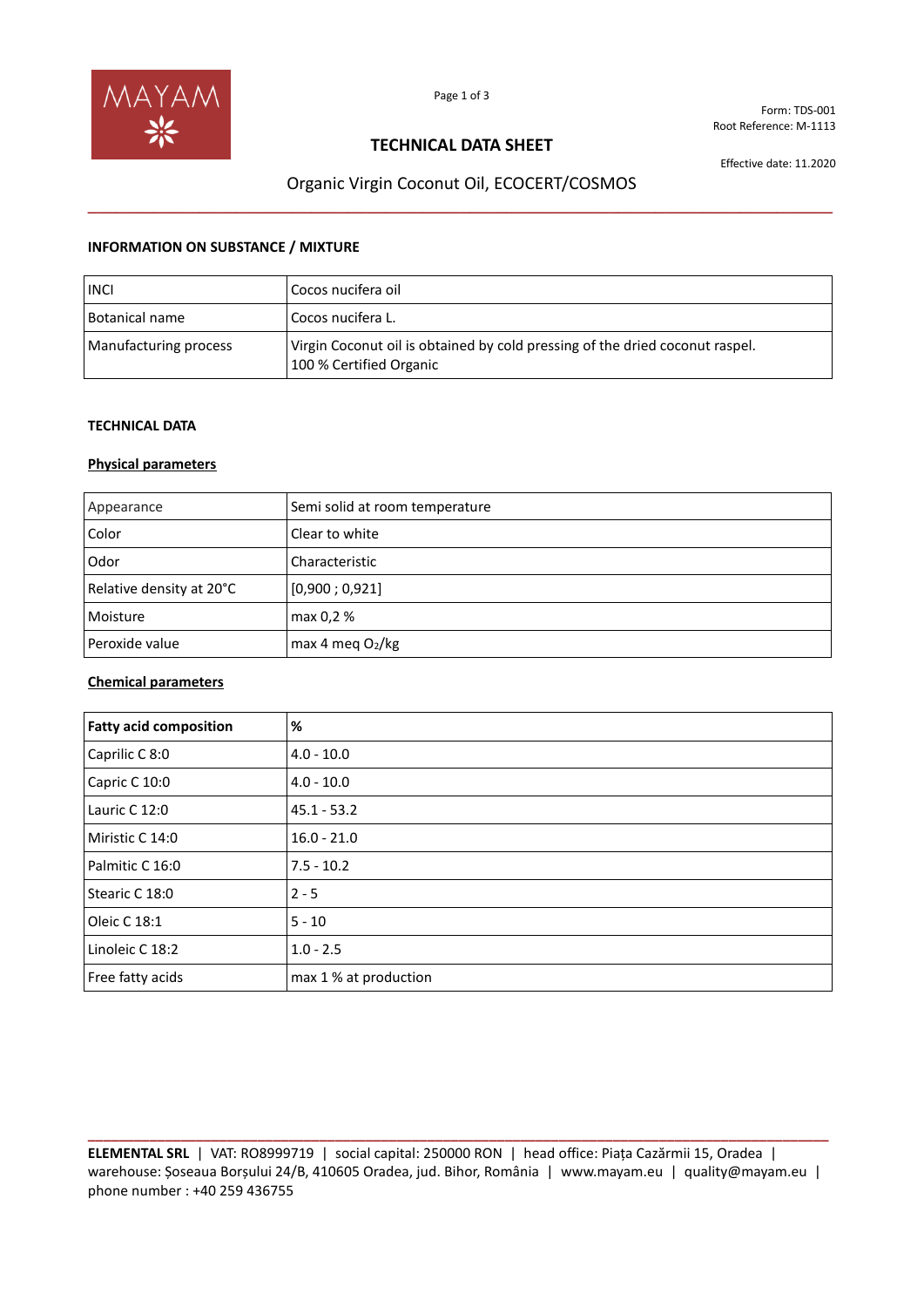

Form: TDS-001 Root Reference: M-1113

## **TECHNICAL DATA SHEET**

Effective date: 11.2020

# Organic Virgin Coconut Oil, ECOCERT/COSMOS **\_\_\_\_\_\_\_\_\_\_\_\_\_\_\_\_\_\_\_\_\_\_\_\_\_\_\_\_\_\_\_\_\_\_\_\_\_\_\_\_\_\_\_\_\_\_\_\_\_\_\_\_\_\_\_\_\_\_\_\_\_\_\_\_\_\_\_\_\_\_\_\_\_\_\_\_\_\_\_\_**

#### **Biological parameters**

| Total viable plate count | Max. $100 \text{ cfu/g}$ |
|--------------------------|--------------------------|
| Escherichia coli         | Absent $/g$              |
| Salmonella               | Absent /25g              |
| Yeasts and Molds         | Max. 20 $ctu/g$          |

### **TRANSPORT, STORAGE and SHELF LIFE**

| Storage conditions | Away from light and strong odors at a temperature between 0ºC - 25ºC |
|--------------------|----------------------------------------------------------------------|
| l Shelf Life       | 36 months, in closed packaging under good storage conditions.        |
| l Custom tariff    |                                                                      |

### **LEGISLATION**

| Certification                                                                    | 100% of the total ingredients are from Organic Farming. Certified as 100% organic by<br>Ecocert Greenlife according to COSMOS standard.                                                            |
|----------------------------------------------------------------------------------|----------------------------------------------------------------------------------------------------------------------------------------------------------------------------------------------------|
| <b>CMR</b> substances                                                            | This product is free from substances classified as carcinogenic, mutagenic or toxic for<br>reproduction (CMR) of category 1A, 1B or 2 under Part 3 of Annex VI to Regulation<br>(EC) No 1272/2008. |
| Nanomaterials                                                                    | This product is not considered as a nanomaterial, and doesn't contain nanoparticles<br>as defined by the European commission and as described in EU n°1223/2009 and<br>2012-232 (ANSES).           |
| Animal testing                                                                   | This product has not been tested on animals.                                                                                                                                                       |
| Cultivation, processing,<br>cleaning, packing, transport<br>and characterization | In accordance with the EC regulation 834/2007                                                                                                                                                      |
| Pesticides, insecticides,<br>fungicides, antibiotics                             | Per component according to EU-organic law                                                                                                                                                          |
| <b>GMO</b>                                                                       | This product is produced with non GMO plant material conforming to EG 1829/2003<br>and EG 1830/2003.                                                                                               |
| <b>EINECS</b>                                                                    |                                                                                                                                                                                                    |
| CAS                                                                              | 8001-31-8                                                                                                                                                                                          |
| REACH pre-registration no.                                                       |                                                                                                                                                                                                    |

**ELEMENTAL SRL** | VAT: RO8999719 | social capital: 250000 RON | head office: Piața Cazărmii 15, Oradea | warehouse: Șoseaua Borșului 24/B, 410605 Oradea, jud. Bihor, România | www.mayam.eu | quality@mayam.eu | phone number : +40 259 436755

**\_\_\_\_\_\_\_\_\_\_\_\_\_\_\_\_\_\_\_\_\_\_\_\_\_\_\_\_\_\_\_\_\_\_\_\_\_\_\_\_\_\_\_\_\_\_\_\_\_\_\_\_\_\_\_\_\_\_\_\_\_\_\_\_\_\_\_\_\_\_\_\_\_\_\_\_\_\_\_\_\_\_\_\_\_\_\_\_\_\_\_\_\_\_\_\_**